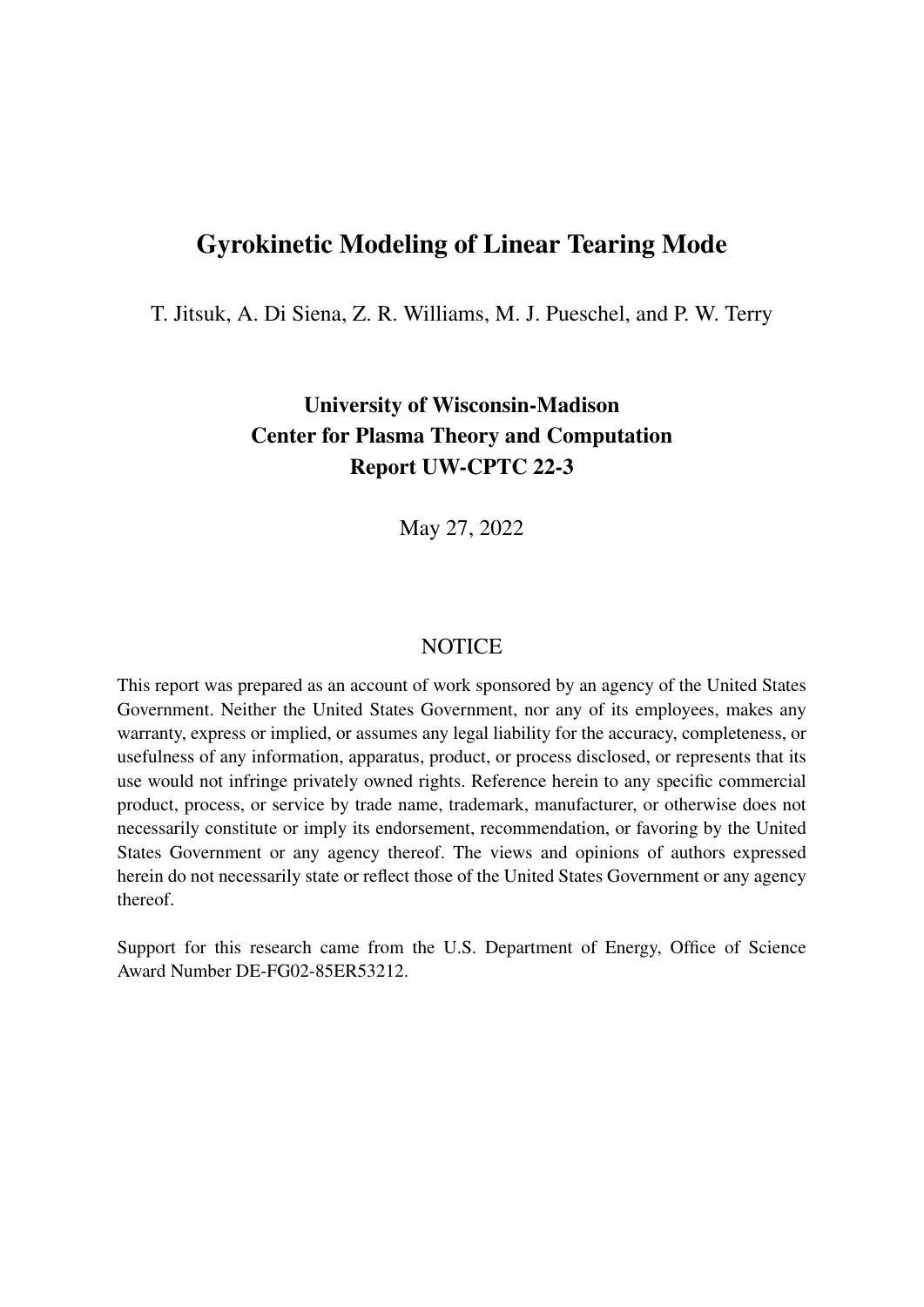## Gyrokinetic Modeling of Linear Tearing Mode

T. Jitsuk<sup>1,\*</sup>, A. Di Siena<sup>2</sup>, Z.R. Williams<sup>3</sup>, M.J. Pueschel<sup>4</sup>, and P.W. Terry<sup>1</sup>

*Department of Physics, University of Wisconsin-Madison, WI 53706, USA Max-Planck-Institut f*u¨*r Plasmaphysik, D-85748 Garching, Germany Department of Physics, Hope College, Holland, MI 49423 USA Dutch Institute for Fundamental Energy Research, 5612 AJ Eindhoven, The Netherlands*

*\* jitsuk@wisc.edu*

## Abstract:

Macro-scale tearing modes are excited during plasma operations on the Madison Symmetric Torus, a reversed-field pinch (RFP). These fluctuations have significant impacts on micro-scale instabilities and turbulent transport even in improvedconfinement regimes. This observation motivates the need for modeling of the interplay of fluctuations at different scales using the gyrokinetic code GENE. Previous work modeled tearing-mode activity by implementing current-gradient drive as part of the fluctuating distribution function, coupled nonlinearly with turbulence fluctuations and zonal flows. To be able to more realistically model tearing modes, a shifted-Maxwellian distribution has been implemented in GENE for global simulations, consistent with the experimental *q*−profile. The implementation has been benchmarked against linear flux-tube simulations through scans over plasma parameters. Additionally, comparisons are shown with global tearing results from other gyrokinetic and fluid codes. The work described herein lays the foundation for nonlinear simulation and analysis of the interaction of tearing modes and gyroradius-scale instabilities in the RFP.

© 2022 The Author(s)

## 1. Introduction

Global tearing mode activity is a fundamental aspect of plasma dynamics in the reversed-field pinch (RFP), and has been widely studied. Tearing modes grow to finite amplitude from a currentgradient-driven instability, and then in the nonlinear state can couple among themselves or couple with small-scale fluctuations, leading to different consequences. For example, detailed analyses of experimental measurements and nonlinear MHD computation have demonstrated that coupling between tearing modes of different poloidal mode number *m* results in conversion of poloidal magnetic flux in the core region to toroidal magnetic flux near the reversal surface, producing self-generated toroidal flux (dynamo effect) [\[10,](#page-16-0)[11\]](#page-16-1). Interactions of multiple tearing modes resonant at different radii also enhance energy and momentum transport [\[8,](#page-16-2) [9\]](#page-16-3). Suppression of tearing modes by current profile control in pulsed poloidal current drive (PPCD) experiments has produced improvements in plasma confinement, with increases in plasma beta and temperature, and reduction of the electron heat diffusivity [\[2\]](#page-16-4). Fluctuation interactions involving tearing modes occur not only in global scales but also happen across an extended range of scales. Tearing modes are known to produce a cascade to small scales, where interactions can continue to involve MHD fluctuations, or include micro-scale instabilities and turbulence. An example of a multiscale interaction effect was demonstrated in gyrokinetic simulation of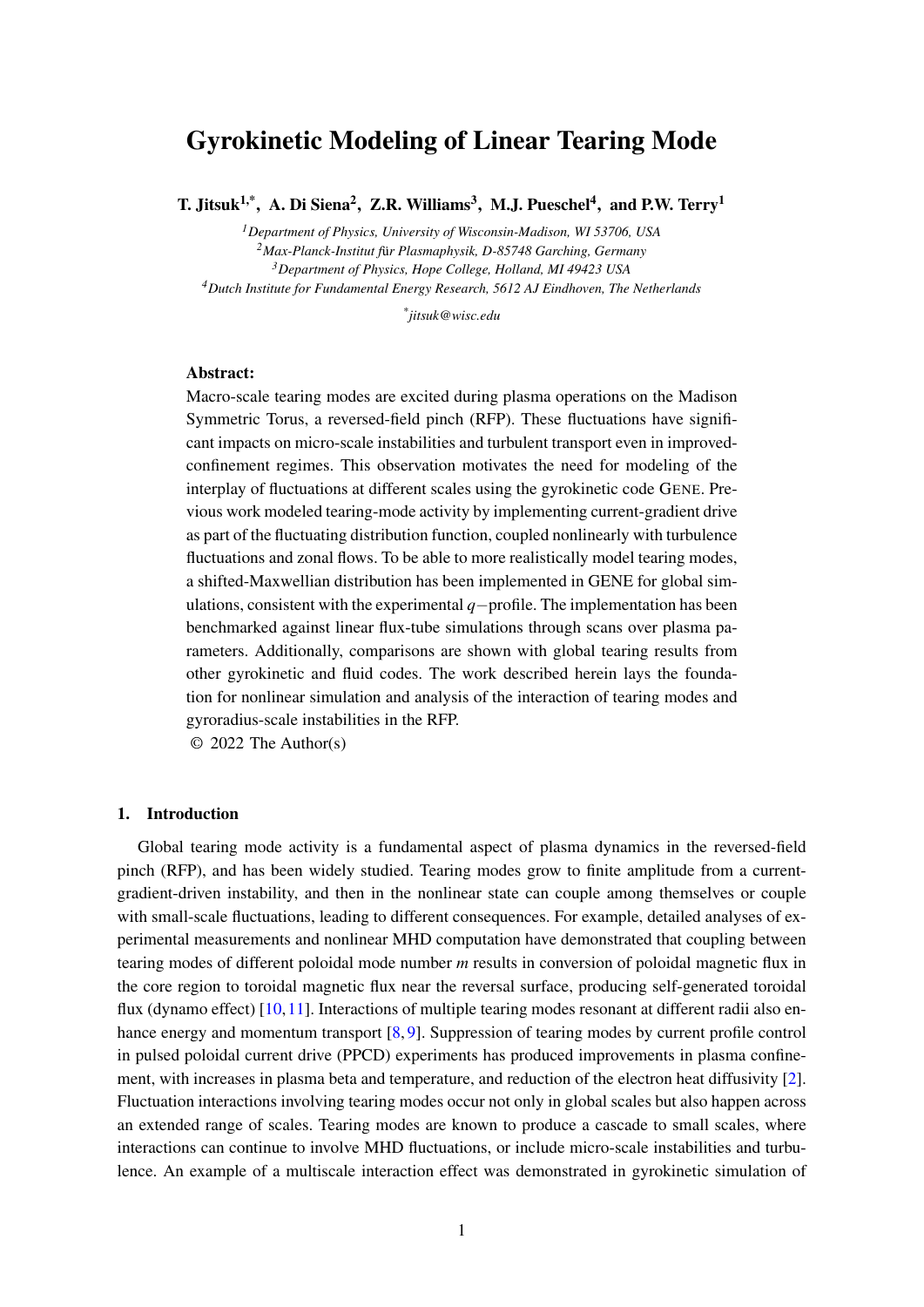∇*n*-TEM turbulence in the RFP with a representation of tearing mode activity in terms of an external magnetic field perturbation. The simulations showed that the magnetic fluctuations suppressed the zonal flows generated nonlinearly in TEM turbulence, resulting in an increase of the electromagnetic heat flux [\[21\]](#page-16-5).

Unlike the physics of self-interacting tearing modes, which has been extensively studied, interactions of micro- and macro-scale fluctuations have received limited attention and consequently are not as well-understood. Given their potential for significantly influencing RFP dynamics and confinement, multiscale interactions are an important topic for future study. The limited progress on multiscale interactions to date is due, at least in part, to the fact that coupling of two distinct scales is difficult to treat computationally. While studies of single-scale tearing modes and nonlinear couplings of different helicities can be done solely within MHD models, coupling with micro instabilities needs models that are well suited for gyro-scale drift-wave physics. One class of drift-wave-capable models is gyrokinetics, which generally provides the most comprehensive representation of microscale instability physics. Although many types of micro-instability have been studied and their representation is wellestablished in the gyrokinetic framework, work on computation with global scale MHD modes has been limited. Given an interest in studying multi-scale physics, MHD modes such as tearing modes need to be correctly modeled in the gyrokinetic approach. This can be computationally challenging if fidelity to experiment requires realistic representation of the confining geometry.

A previous study of multi-scale interactions in RFP plasmas using the gyrokinetic code GENE imposed a constant-in-time external  $A_{\parallel}$  as a crude model for tearing-mode activity [\[1,](#page-16-6) [21\]](#page-16-5). However, MHD-scale tearing instabilities in experiment are driven by a background current gradient parallel to the mean magnetic field. Therefore to better model this situation a self-consistent calculation is needed. To this end a subsequent modeling effort implemented a current-gradient drive as part of the fluctuating distribution function. The implementation allowed for a sinusoidal current profile with adjustable magnitude and phase. The implementation was done in a local slab geometry. Several aspects of this improved but still approximate modeling approach proved to be problematic. The computation was limited to local simulations, which do not allow for a realistic equilibrium. For example, geometrical effects such as magnetic curvature drifts were not included in the model. Most critically, linear solutions of the gyrokinetic model equations resulted in slab-specific intermediate-scale modes. As these are not present in experiment, they interfere with the study of experimentally relevant multi-scale interactions.

To more realistically model tearing modes, a shifted-Maxwellian has been implemented for the equilibrium distribution in GENE for use in global simulations, consistent with a specified safety factor profile. Detailed calculations related to the implementation of the shifted Maxwellian distribution are presented in this report, including the equilibrium distribution with shifted velocity, its effect on the perturbed distribution and the instability driving terms, and its modification of velocity moments that enter into the calculation of the self-consistent fields. The implementation has been benchmarked against linear flux-tube simulations through scans over plasma parameters. Comparisons are also shown with global tearing results from a reduced fluid model and gyrokinetic codes. Linear tearing modes in the RFP under its equilibrium profiles for a non-reversed discharge with pulsed poloidal current drive are obtained in a full three dimensional computation. The linear eigenmodes are analyzed compared with theoretical and experimental results. These linear modes will provide the basis for studying multi-scale interactions with gyroradius-scale instabilities in future work.

The remainder of this report is organized as follows. Details of numerical approach and its implementation are discussed in Section 2. Numerical benchmarking efforts against a variety of published results are elaborated in Section 3. A summary and discussion are provided in Section 4.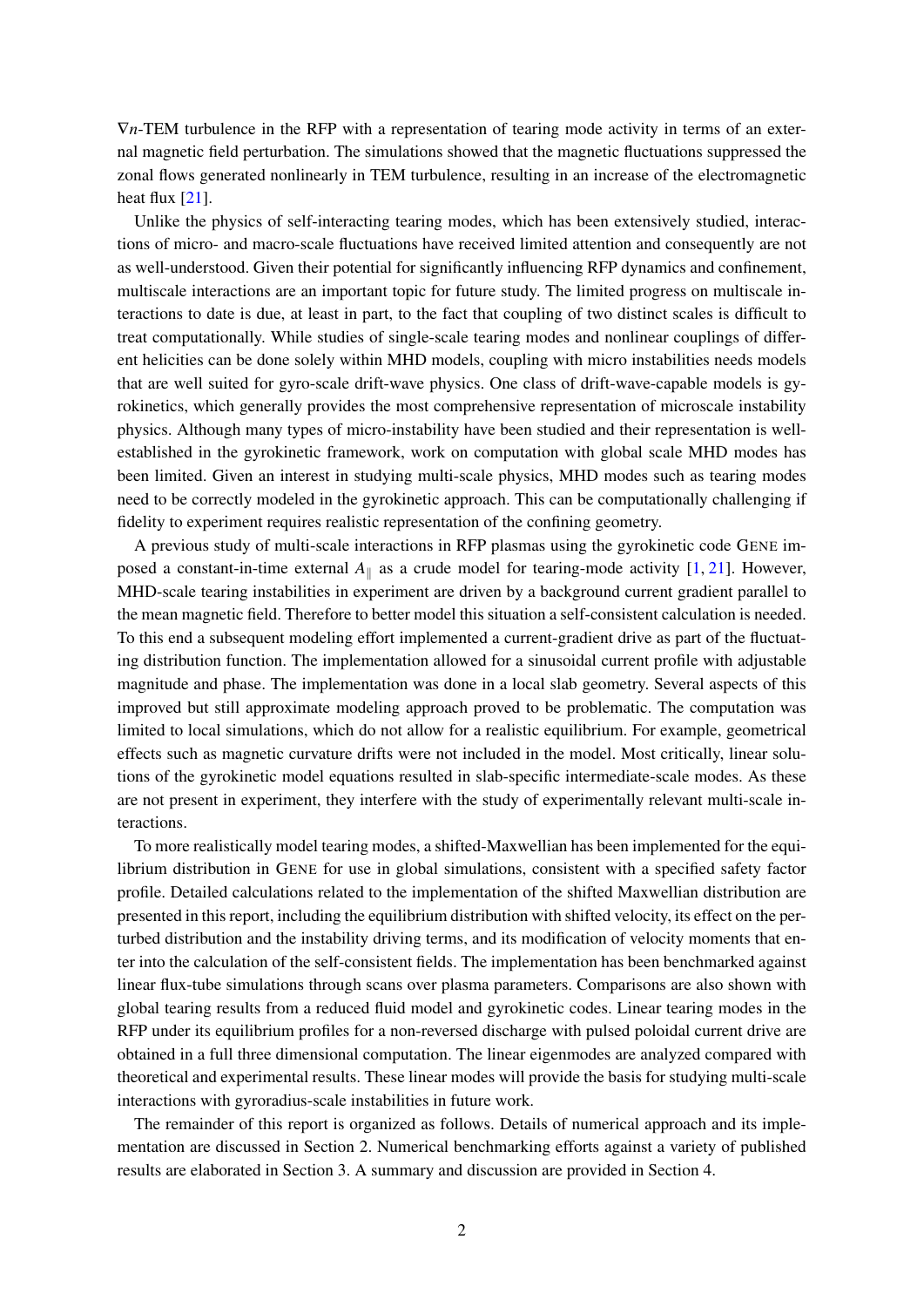## 2. Numerical Approach

## *2.1. Global Gyrokinetic Code* GENE

The gyrokinetic framework provides a favorable computational scheme for nonlinear coupling between fluctuations in a range of scales. Here, we use the global version of GENE code, which allows implementation of a non-Maxwellian distribution [\[5,](#page-16-7) [6\]](#page-16-8). GENE solves a Vlasov-Maxwell system of equations based on a  $\delta f$  approach, i.e., the total distribution  $f$  is split into the static background distribution  $F_0$  and the small perturbed distribution  $\delta f$ , such that  $f = F_0 + \delta f$ . Writing f in terms of modified distribution *g* given below, the simplified form of the gyrokinetic equation for each plasma species is represented by

$$
\frac{\partial}{\partial t}g_j = \mathcal{L}_j[g_j] + \mathcal{N}[g_j, g'_j].
$$
\n(1)

In this equation,  $g_j$  is the modified distribution function of species  $j$ , which is related to the distribution function  $f_j$  as  $g_j = f_j - q_j/(cm_j)\partial_{v_{\parallel}}F_{0j}\overline{A}_{\parallel}$ .  $\mathscr L$  is the linear operator containing the instability driving gradients for both small-scale drift-wave instabilities and large-scale current-driven modes. It also contains background equilibrium distribution which will be elaborated more in the next section.  $N$ is the  $E \times B$  nonlinearity that couples different interacting modes. In this report, the main focus is on linear solutions and the nonlinearity is set to zero; however, it will be included in later work when nonlinear interactions are considered. GENE solves this gyrokinetic equation self-consistently with coupled field equations. Instabilities are characterized by growth of fluctuating fields, i.e.,  $\tilde{A}_{\parallel}$  and  $\tilde{\phi}$ .

## *2.2. Shifted Maxwellian Implementation*

The instabilities that are driven by the current gradient  $J_{\parallel}$  (tearing modes in this work), the shifted Maxwellian background distribution, and the shifted velocity must all reflect the realistic driving mechanism. The original GENE code utilizes a Maxwellian distribution for the unperturbed background distribution, which results in zero parallel current density under the first moment of the parallel velocity. Hence, the shifted Maxwellian (SM) distribution function is implemented in the background and as a part of the linear operator to reflect the phenomena observed in the RFP. This distribution replaces the Maxwellian distribution. The background distribution  $F_{SM}$  of each particle species *j* has the form

$$
F_{\text{SM},j} = \frac{n_{0j}(x) m_j^{3/2}}{(2\pi T_{0j}(x))^{3/2}} \exp\left(-\frac{(m_j/2)(v_{\parallel} - v_{\parallel 0,j}(x))^2 + \mu B_0}{T_{0j}(x)}\right).
$$
 (2)

For each plasma species *j*,  $F_{SM,j}$  contains parts of equilibrium pressure profile, the density  $n_{0j}(x)$ , and temperature  $T_{0j}(x)$ , respectively.  $m_j$  is the particle mass,  $B_0$  is the equilibrium magnetic field, and  $v_{\parallel 0j}$  is the shifted velocity in the parallel direction. This shifted velocity is normalized with respect to the thermal velocity of each plasma species  $v_{\text{Th},j} = \sqrt{2\hat{T}_{0j}(x_0)/m_j}$  at the reference position in the simulation domain. Various functions and terms involving the Vlasov-Maxwell equations under the shifted Maxwellian distribution need to be considered and calculated before implementing them into GENE. The first important term is the radial derivative of the background distribution contributing to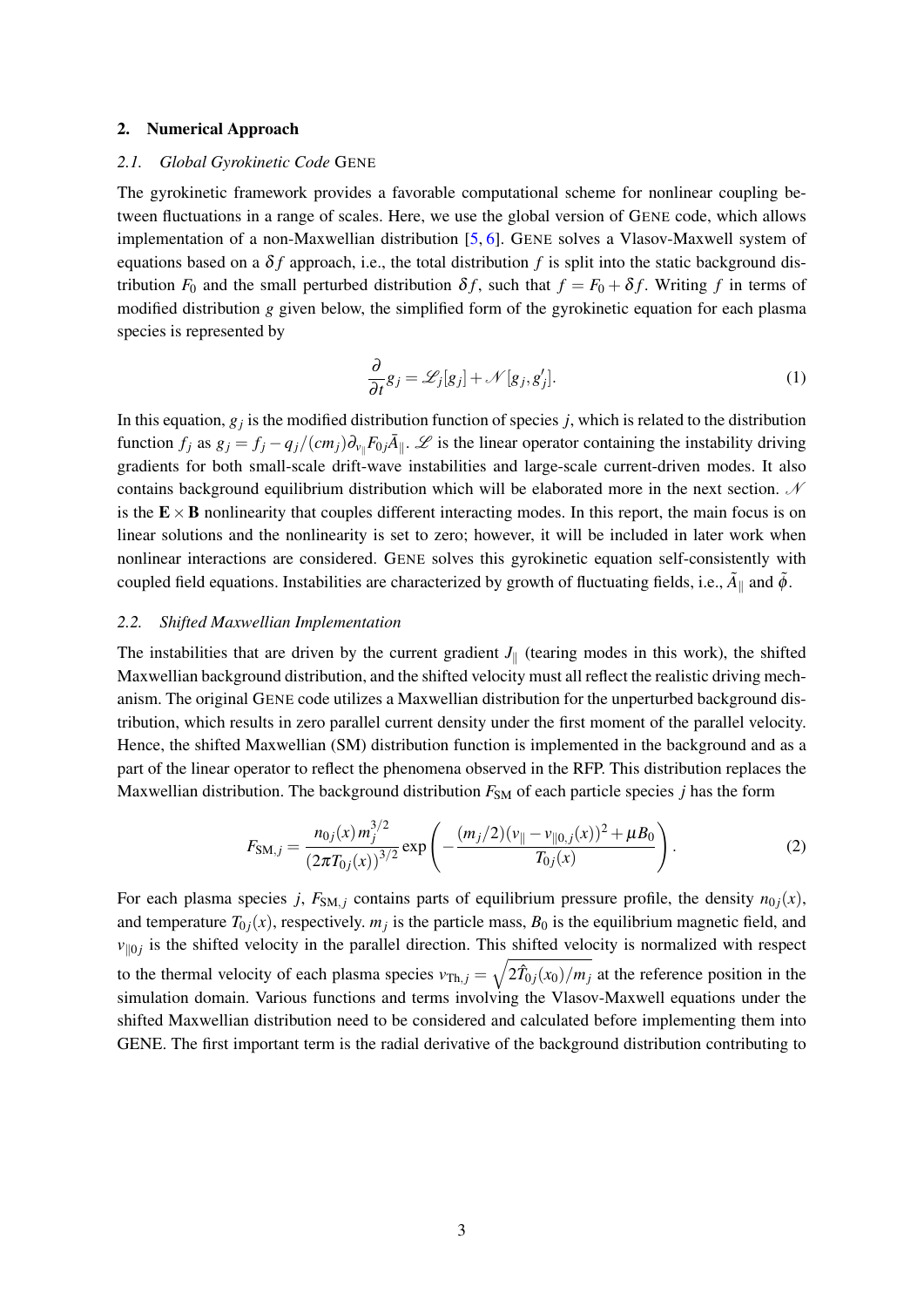electromagnetic driving terms in the Vlasov equation.

$$
\nabla_{x}\hat{F}_{\text{SM},j} = \left[\frac{\nabla_{x}\hat{n}_{0j}}{\hat{n}_{0j}} - \frac{3}{2}\frac{\nabla_{x}\hat{T}_{0j}}{\hat{T}_{0j}} - \nabla_{x}\left(\frac{(\hat{v}_{\parallel 0,j} - \hat{v}_{0j})^{2} + \hat{\mu}B_{0}}{\hat{T}_{0j}}\right)\right]\hat{F}_{\text{SM},j},
$$
\n
$$
= \left[\nabla_{x}\ln\hat{n}_{0j} + \nabla_{x}\ln\hat{T}_{0j}\left(\frac{(\hat{v}_{\parallel} - \hat{v}_{\parallel 0,j})^{2} + \hat{\mu}B_{0}}{\hat{T}_{0j}} - \frac{3}{2}\right)\n+ \frac{2(\hat{v}_{\parallel} - \hat{v}_{0j})\nabla_{x}\hat{v}_{0j} - \hat{\mu}\nabla_{x}B_{0}}{\hat{T}_{0j}}\right]\hat{F}_{\text{SM},j}.
$$

The term  $\hat{\mu} \nabla_x B_0/\hat{T}$  generally cancels with  $\mu B_0 \partial_{v_{\parallel}} F_0/(mv_{\parallel})$  in the linear operator if the distribution is symmetric along the parallel velocity direction, i.e., in the terms

$$
(\mathbf{v}_D + \mathbf{v}_{\nabla B} + \mathbf{v}_c) \cdot \left( \nabla F_0 - \frac{\mu \nabla B_0}{m v_{\parallel}} \frac{\partial F_0}{\partial v_{\parallel}} \right). \tag{3}
$$

However, for the SM distribution, these terms do not completely cancel but combined to  $(\hat{v}_{\parallel 0,j}/\hat{v}_{\parallel})\hat{\mu}_0\partial_xB_0$ , which is also implemented as part of the drive term. We define  $\omega_{nj} \equiv -L_{\text{ref}}\nabla_x\ln\hat{n}_{0j}$ and  $\omega_{Tj} \equiv -L_{\text{ref}} \nabla_x \ln \hat{T}_{0j}$  as the density and temperature gradient scaled lengths, respectively. The simplified drive terms read,

$$
\nabla_{\mathbf{x}} \hat{F}_{\text{SM},j} = -\frac{\hat{F}_{\text{SM},j}}{L_{\text{ref}}} \times \left[ \omega_{nj} + \omega_{Tj} \left( \frac{(\hat{v}_{\parallel} - \hat{v}_{\parallel 0,j})^2 + \hat{\mu} B_0}{\hat{T}_{0j}} - \frac{3}{2} \right) -\frac{2(\hat{v}_{\parallel} - \hat{v}_{\parallel 0,j})L_{\text{ref}} \nabla_{\mathbf{x}} \hat{v}_{\parallel 0,j} - (\hat{v}_{\parallel 0,j}/\hat{v}_{\parallel}) \hat{\mu} L_{\text{ref}} \nabla_{\mathbf{x}} B_0}{\hat{T}_{0j}} \right].
$$
\n(4)

The first two terms  $\omega_{nj}$  and  $\omega_{Tj}$  on the right-hand side of the equation are responsible for the wellknown electrostatic drives associated with micro-instabilities. The last term involving the gradient of the shifted velocity introduces the new driving force into the system, i.e., the current gradient drive as  $\nabla v_{\parallel 0}$  ∼  $\nabla J_{\parallel 0}$ . There is also a residue of the SM distribution function. The appropriate background current density gradient responsible for the tearing mode drive is now obtained. Other velocity moments related to observable quantities such as electromagnetic heat and particle fluxes are also derived and implemented into the code.

## *2.3. Field Equations*

The plasma dynamics governed by the Vlasov equation are coupled with the field equations and calculated self-consistently. The linear tearing mode in this study is global; hence, the field equations contain the gyro-average in space with variations in the radial direction. The evolution of the perturbed electrostatic field component  $\phi$  can be evaluated using the Poisson equation,

$$
\nabla_{\perp}^{2} \phi_1(\mathbf{x}) = -4\pi \sum_{s} q_{s} n_{1,s}(\mathbf{x}) = -4\pi \sum_{s} q_{s} M_{00,s}(\mathbf{x}). \tag{5}
$$

Here, the density  $n_{1,s}$  is written in terms of the zero-order moment of velocity,  $M_{0,0,s}(\mathbf{x})$ . Using the form of moments derived in the thesis of A. Di Siena [\[4\]](#page-16-9), and neglecting the fluctuation of parallel magnetic field, one can write the electrostatic potential as

$$
\nabla_{\perp}^{2} \phi_1(\mathbf{x}) = -\frac{8\pi^2 q B_0}{m} \int \int \left\{ \langle f_1(\mathbf{x} - \mathbf{r}) \rangle \right\} \tag{6}
$$

$$
+\left(\frac{\Omega}{B_0}\frac{\partial F_{\rm SM}}{\partial v_{\parallel}}-\frac{q}{cB_0}v_{\parallel}\frac{\partial F_{\rm SM}}{\partial \mu}\right)\left(A_{1,\parallel}(\mathbf{x})-\langle\bar{A}_{1,\parallel}(\mathbf{x}-\mathbf{r})\right) \tag{7}
$$

$$
+\left[\frac{q}{B_0}\left(\phi_1(\mathbf{x})-\langle\bar{\phi}_1(\mathbf{x}-\mathbf{r})\rangle\right)\right]\frac{\partial F_{\text{SM}}}{\partial\mu}\right\}d\nu_{\parallel}d\mu.\tag{8}
$$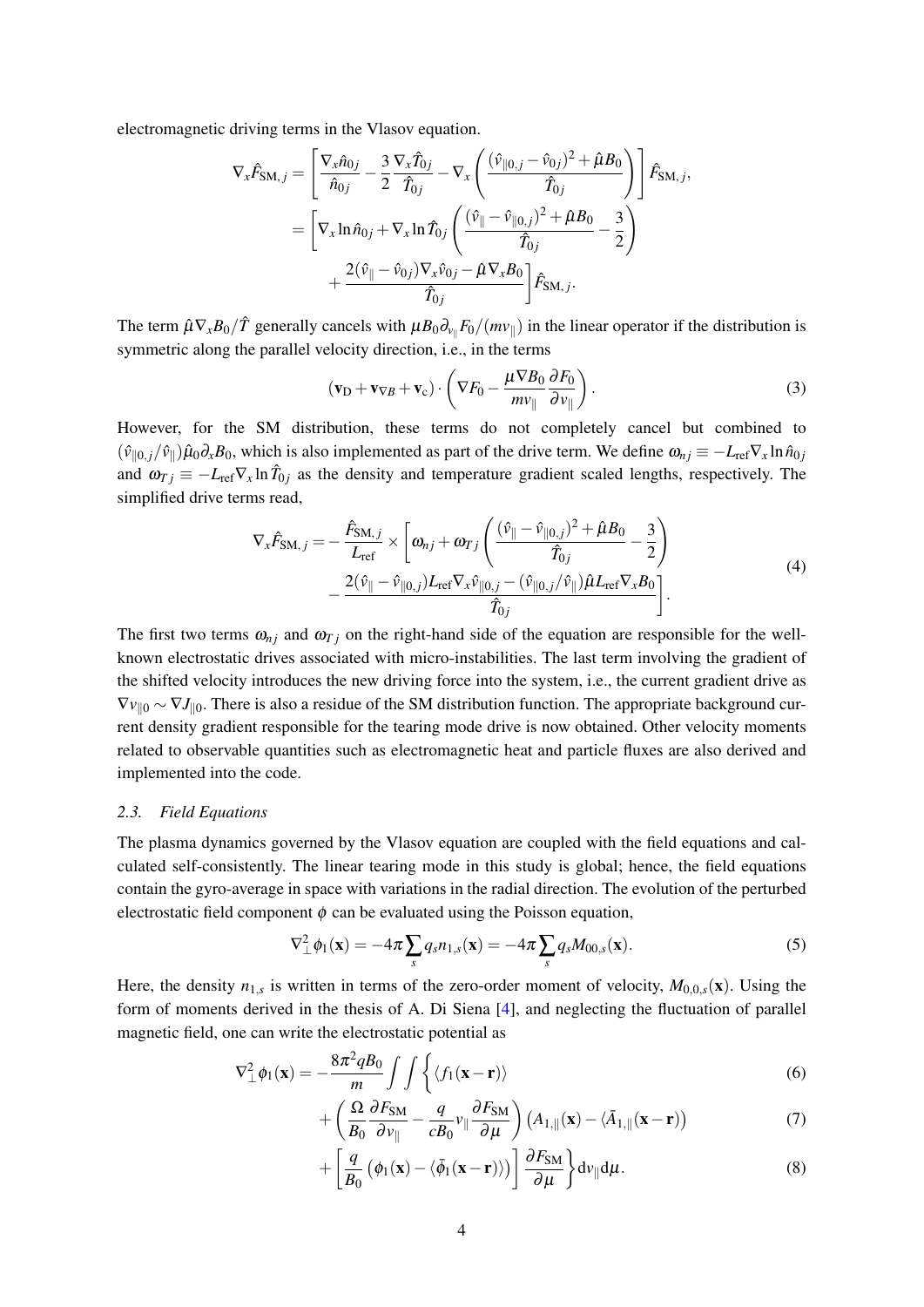The parallel vector potential under Coulomb Gauge in the absence of equilibrium electric fields is calculated from the Ampère's law,

$$
\nabla_{\perp}^{2} A_{1,\parallel}(\mathbf{x}) = -\frac{4\pi q}{c} M_{10,s}(\mathbf{x}).
$$
\n(9)

In terms of velocity moments as stated in Ref. [\[4\]](#page-16-9), neglecting the fluctuation of the parallel magnetic field which can be very small, the Amère's law can be written as

$$
\nabla_{\perp}^{2} A_{1,\parallel}(\mathbf{x}) = -\frac{8\pi^{2}q}{mc} \int \int \left\{ \langle f_{1}(\mathbf{x} - \mathbf{r}) \rangle \right\} \tag{10}
$$

$$
+\left(\Omega \frac{\partial F_{\rm SM}}{\partial v_{\parallel}} - \frac{q v_{\parallel}}{c} \frac{\partial F_{\rm SM}}{\partial \mu}\right) \left(A_{1,\parallel}(\mathbf{x}) - \langle \bar{A}_{1,\parallel}(\mathbf{x}-\mathbf{r})\right) \tag{11}
$$

$$
+q\left(\phi_1(\mathbf{x})-\langle\bar{\phi}_1(\mathbf{x}-\mathbf{r})\rangle\right)\frac{\partial F_{\text{SM}}}{\partial\mu}\bigg\}d\nu_{\parallel}d\mu.\tag{12}
$$

By substituting the shifted Maxwellian and corresponding shifted velocity, the coupled field equations can be written in form of matrices as

$$
\begin{bmatrix} c_1 & c_2 \ c_3 & c_4 \end{bmatrix} \begin{bmatrix} \phi_1 \\ A_{\parallel} \end{bmatrix} = \begin{bmatrix} N_{00} \\ N_{10} \end{bmatrix}.
$$
 (13)

Hence, solving these equations gives

$$
\begin{bmatrix} \phi_1 \\ A_{\parallel} \end{bmatrix} = \frac{1}{c_1c_3 - c_2c_4} \begin{bmatrix} c_4 & -c_2 \\ -c_3 & c_1 \end{bmatrix} \begin{bmatrix} N_{00} \\ N_{10} \end{bmatrix},
$$

where

$$
c_1 = -\nabla^2_{\perp} \lambda_{\text{De}}^2 - \frac{n_0 \pi q^2}{T_0} \int \int \left[ \frac{\partial F_{\text{SM}}}{\partial \mu} \hat{\mathbf{I}} - \mathscr{G}^\dagger \left( \frac{\partial F_{\text{SM}}}{\partial \mu} \right) \mathscr{G} \right] d\nu_{\parallel} d\mu, \tag{14}
$$

$$
c_2 = \frac{2\pi q^2 n_0}{m v_{\text{Th}}} \int \int \left[ \left( v_{\parallel} \frac{\partial F_{\text{SM}}}{\partial \mu} - \frac{B_0}{2} \frac{\partial F_{\text{SM}}}{\partial v_{\parallel}} \right) \hat{\mathbf{I}} - \mathscr{G}^{\dagger} v_{\parallel} \left( \frac{\partial F_{\text{SM}}}{\partial \mu} \right) \mathscr{G} \right] dv_{\parallel} d\mu, \tag{15}
$$

$$
c_3 = -\frac{q^2 \pi \beta_{\text{ref}} n_0}{m v_{\text{Th}}}\int \int v_{\parallel} \left[ \frac{\partial F_{\text{SM}}}{\partial \mu} \hat{\mathbf{1}} - \mathcal{G}^{\dagger} \frac{\partial F_{\text{SM}}}{\partial \mu} \mathcal{G} \right] dv_{\parallel} d\mu, \tag{16}
$$

$$
c_4 = -\nabla_{\perp}^2 - \frac{q^2 \pi \beta_{\text{ref}} n_0}{m} \int \int \left[ \left( B_0 \frac{v_{\parallel}}{2} \frac{\partial F_{\text{SM}}}{\partial v_{\parallel}} - v_{\parallel}^2 \frac{\partial F_{\text{SM}}}{\partial \mu} \right) \hat{\mathbf{1}} - \mathcal{G}^{\dagger} \left( v_{\parallel}^2 \frac{\partial F_{\text{SM}}}{\partial \mu} \right) \mathcal{G} \right] dv_{\parallel} d\mu, \qquad (17)
$$

$$
N_{00} = q\pi n_0 B_0 \int \mathscr{G}(g_1(\mathbf{x})) \mathrm{d}\nu_{\parallel} \mathrm{d}\mu, \text{ and}
$$
\n(18)

$$
N_{10} = q n_0 \pi \beta_{\text{ref}} \frac{B_0 v_{\text{th}}}{2} \int v_{\parallel} \mathcal{G}(g_1(\mathbf{x})) \, \mathrm{d}v_{\parallel} \, \mathrm{d}\mu. \tag{19}
$$

The operation  $\mathscr{G}^{\dagger}A(x - r)\mathscr{G}$  is the double gyroaverage operator, sometimes written as  $\langle \bar{A}(x - r) \rangle$  in other publications. The diagonal elements of the gyro-average matrix are written as  $\hat{\mathbf{1}}$ ,  $T_0 = T(x_0)$ and  $n_0 = n(x_0)$  are the temperature and density at the reference position  $x_0$ ,  $v_{\parallel 0}$  is the shifted velocity normalized by thermal velocity  $v_{\text{Th},s}$ , and  $g_1(\mathbf{x})$  is the modified distribution function involved in calculation of the Vlasov equation.

## *2.4. Shifted Parallel Velocity*

The shifted Maxwellian distribution function needs the shifted velocity input profile  $v_{\parallel 0}(r)$  in the direction parallel to the magnetic-field, which can be directly formulated from the equilibrium parallel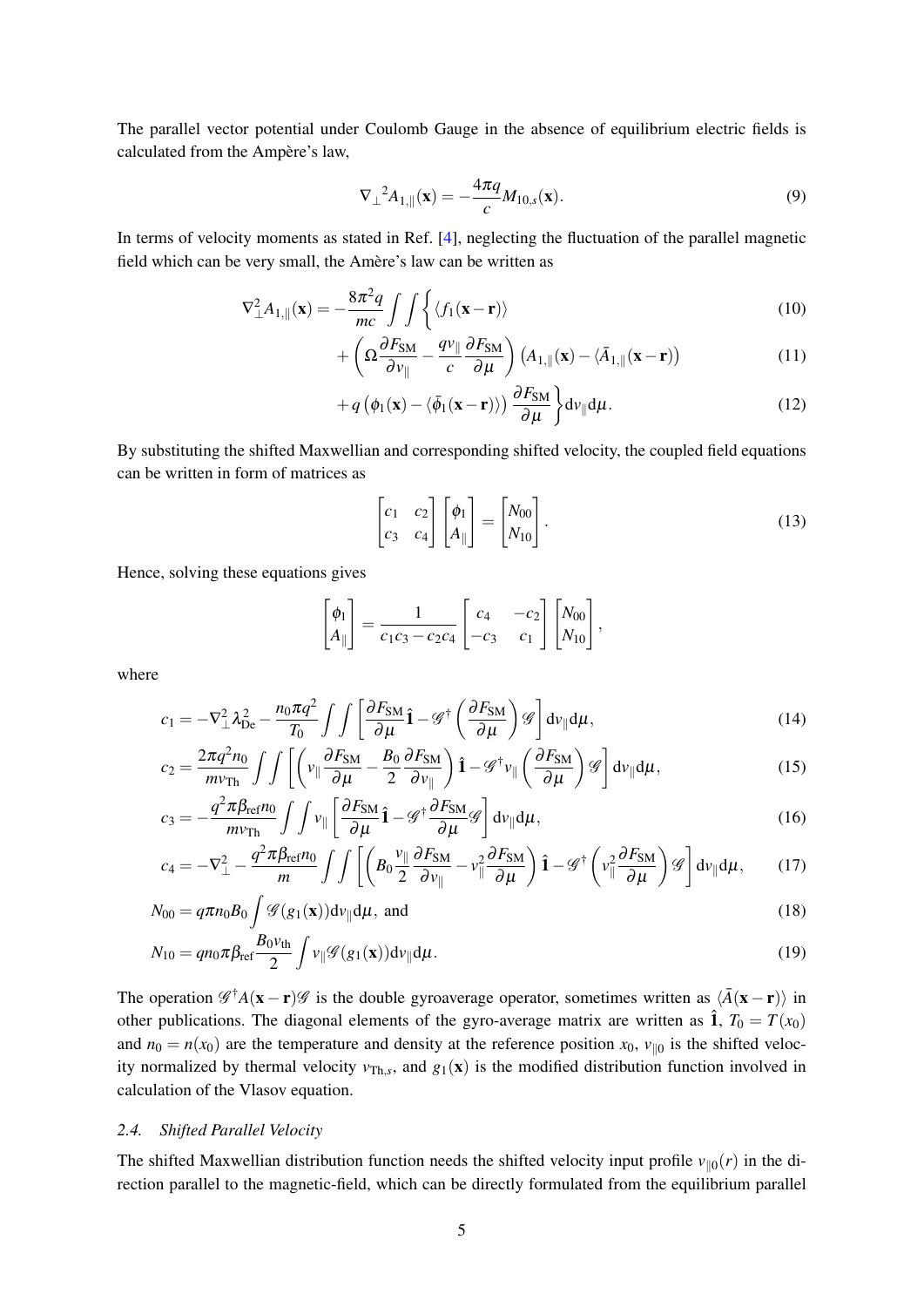current density obtained from experiment as

$$
J_{\parallel 0} = \sum_{j} n_{0j} q_j v_{\parallel 0,j} = \sum_{j} q_j \int v_{\parallel,j} F_{\text{SM},j} d^3 \mathbf{v}.
$$
 (20)

Generally, the plasma of interest consists of two species, i.e., ions and electrons flowing in opposite directions. The current is written as

$$
J_{\|0,i} + J_{\|0,e} = n_{e0} e \hat{\nu}_{\|0} \nu_{\text{The}} \left( 1 + \sqrt{(T_e/T_i)(m_i/m_e)} \right), \qquad (21)
$$

$$
\therefore \hat{v}_{\parallel 0} = \frac{J_{\parallel 0}}{n_{\rm e0} e v_{\rm The}} \left( 1 + \sqrt{(T_{\rm e}/T_{\rm i})(m_{\rm i}/m_{\rm e})} \right)^{-1} . \tag{22}
$$

The current can also be extracted from the equilibrium profile of the safety factor, as the *q*-profile contains information about the toroidal and poloidal magnetic fields. For a large aspect-ratio circular cross-section, the *q*−profile can be approximated as

<span id="page-6-1"></span><span id="page-6-0"></span>
$$
q(r) \simeq \frac{r}{R_0} \frac{B_{\phi}(r)}{B_{\theta}(r)},\tag{23}
$$

where  $B_{\phi}(r)$  and  $B_{\theta}(r)$  are toroidal and poloidal magnetic profiles, respectively. From Ampère's law  $\mu_0 \mathbf{J} = \nabla \times \mathbf{B}$  in cylindrical approximation with  $B_\theta \ll B_\phi \sim B_0$ , the parallel current density therefore can be written as

$$
J_{\parallel 0}(r) \approx \frac{1}{\mu_0} \left( \frac{1}{r} \frac{\partial (r B_\theta)}{\partial r} \right) = \frac{B_0}{R_0 \mu_0} \frac{\partial}{r \partial r} \left( \frac{r^2}{q(r)} \right). \tag{24}
$$

The prefactor  $B_0/(R_0\mu_0)$  is equivalent to the current density at the axis  $J_{\parallel 0}$ . Equating this expression to Eq. [\(22\)](#page-6-0), the shifted velocity can be obtained as

$$
\hat{v}_{\parallel 0} = \frac{J_{\parallel 0}}{n_{\text{e0}} \epsilon v_{\text{The}}} \left( 1 + \sqrt{(T_{\text{e}}/T_{\text{i}})/(m_{\text{i}}/m_{\text{e}})} \right)^{-1} \left[ \frac{\partial}{r \partial r} \left( \frac{r^2}{q} \right) \right],\tag{25}
$$

or in terms of GENE parameters, the shifted velocity is equivalently written as

$$
\hat{v}_{\parallel 0} = \frac{\sqrt{2}\varepsilon_a \rho_i^*}{\beta_e} \left( 1 + \sqrt{(T_e/T_i)/(m_i/m_e)} \right)^{-1} \left[ \frac{\partial}{r \partial r} \left( \frac{r^2}{q} \right) \right],\tag{26}
$$

with  $\beta_e = 8\pi n_e T_e/B_0$ ,  $\rho_i^* = \rho_i/a$ , and  $\varepsilon_a = a/R_0$ .

## 3. Computational Benchmarking

The implementation of a shifted Maxwellian along with shifted velocity in the Vlasov-Maxwellian system of equations represents a significant modification to GENE, enabling global simulation of current-driven instability. It is important to test this implementation against different computational approaches, including work that is already published, to assure correct implementation.

## *3.1. Comparison with Results from Local Flux-Tube Simulation*

We start with comparisons to local simulations of a 2D slab magnetic geometry. GENE has previously been used to successfully model micro-instabilities in local flux-tube slab simulations [\[1,](#page-16-6)[19,](#page-16-10)[21\]](#page-16-5). Modeling of large-scale tearing mode was done by imposing a constant-in-time  $A_{\parallel}^{\text{ext}}$  into the perturbed distribution function and as a part of the linear operator. This external field is assigned through the value of the local shifted velocity. By now having a shifted Maxwellian distribution function in the linear drive term, the original GENE linear operator is modified [\[20\]](#page-16-11) to enable tearing-mode modeling. An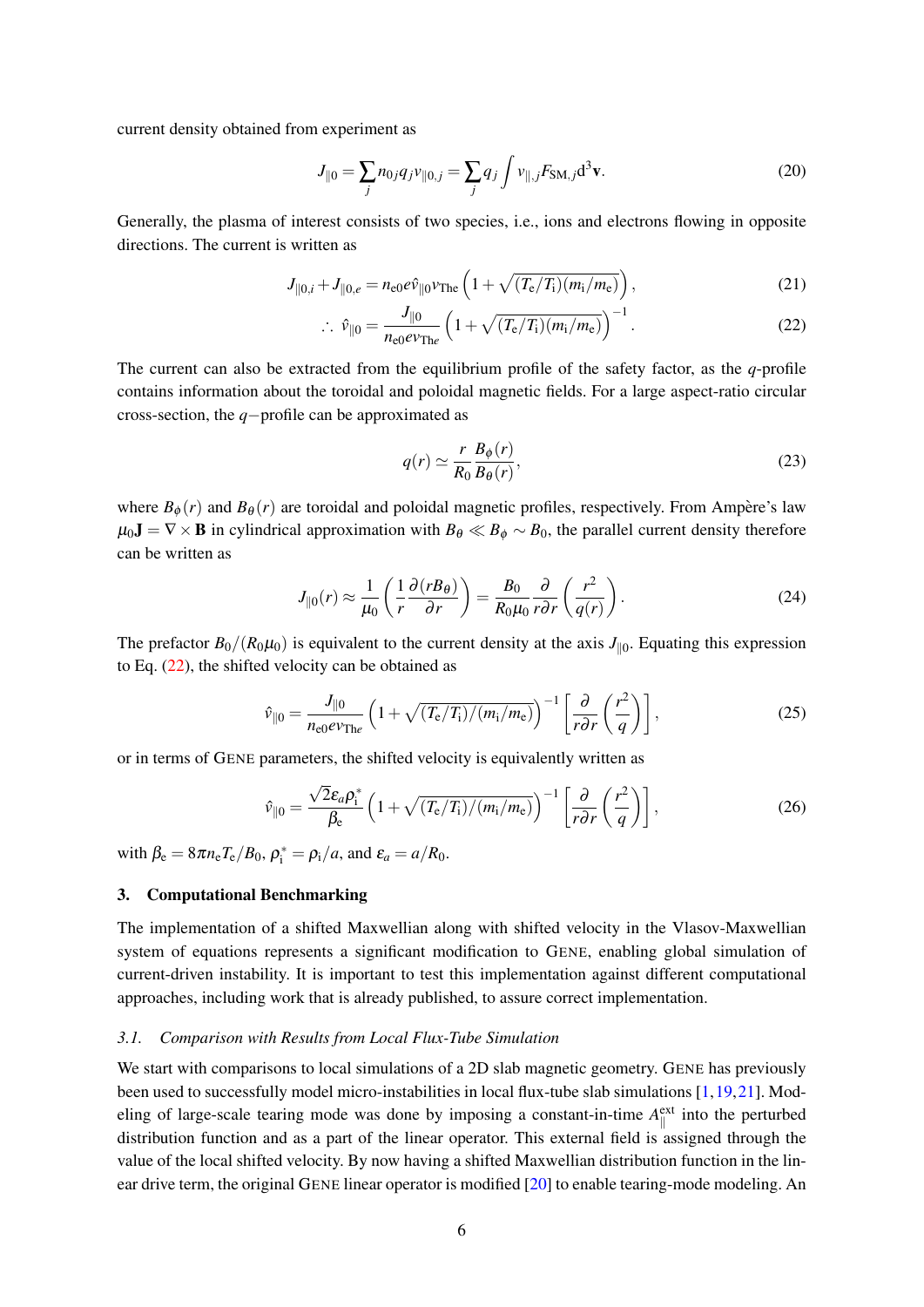additional difference between the local and global implementations is that while the local implementation has a limited ability to work only on the 2D slab geometry, the global implementation is extended to work in toroidal geometry such that the curvature terms are included. Since global implementation can be simplified to work in a 2D-slab geometry, it is tested against the local implementation which was used to produce tearing modes in  $[20]$ .

Note that there is no actual *q*-profile associated with the computation in the local simulation; the magnitude of  $v_{\parallel 0}$  is determined by the expected *J*<sub>||0</sub>, which is represented by  $A_{\parallel 0}^{\text{ext}}$ . This velocity is also used as an input in the shifted Maxwellian for global simulation,

$$
J_{\parallel 0}^{\text{ext}} = \frac{c}{4\pi} \frac{\partial B_{y0}}{\partial x} = \frac{c}{4\pi} \frac{\partial^2 A_{\parallel 0}^{\text{ext}}}{\partial x^2},
$$
  

$$
\therefore \hat{v}_{\parallel 0} = \frac{c}{4\pi n_{0i} q_i v_{\text{Th},i}} \left(1 + \sqrt{(T_{\text{e}}/T_{\text{i}})(m_{\text{i}}/m_{\text{e}})}\right)^{-1} \frac{\partial^2 A_{\parallel 0}^{\text{ext}}}{\partial x^2}.
$$

Writing the prefactors in terms of plasma parameters  $\rho_i^* = (c_i/\Omega_i)/L_{\text{ref}}, \beta_e = 8\pi n_{0iT_e}/B_0^2$ , and using  $\partial_x \sim k_{x,\text{cs}}$ , we obtain,

$$
\hat{\nu}_{\parallel 0} = \frac{k_{x,\text{cs}}^2 \rho_i^*}{\beta_e / \sqrt{2}} \left( 1 + \sqrt{(T_e / T_i)(m_i / m_e)} \right)^{-1} \hat{A}_{\parallel 0}^{\text{ext}}.
$$
\n(27)

The local simulation used a sinusoidal current profile. In terms of the shifted velocity it is written as  $v_e(x) = -v_0 \cos(k_{x \cos} x)$ , as shown in Fig. [1.](#page-7-0) The simulation was performed in a simple slab magnetic geometry at  $k_y = \rho^* = 1/(10\pi)$ ,  $\beta_e = 0.01$ ,  $m_e/m_i = 1/1836$  and  $J_{\parallel 0} \sim v_{\text{shifted}} = 1.0v_{\text{Th,j}}$ . The local and global simulations both used the periodic boundary conditions in *x* and *y* directions. The mode structures are shown to be consistent with each other, as seen in Fig. [1.](#page-7-0) They exhibit even mode parity at the strongest gradient locations. The mode minima are at the flat current gradient locations. A scan over the driving gradient shows that the mode are destabilized and track each other, as shown in Fig. [2.](#page-8-0)



<span id="page-7-0"></span>Fig. 1. Normalized radial mode structures of electrostatic potential of the tearing mode. Red solid-line is obtained from local simulation, Blue dashed-line is from global simulation. The simulations are perform by different implementations, but having the same set of parameters: ( $m_e/m_i \sim 1/1836$  and plasma beta  $\beta_e = 0.1$ ,  $\hat{v}_{\text{shift}} \sim \hat{J}_{\parallel 0} = 1.0$ )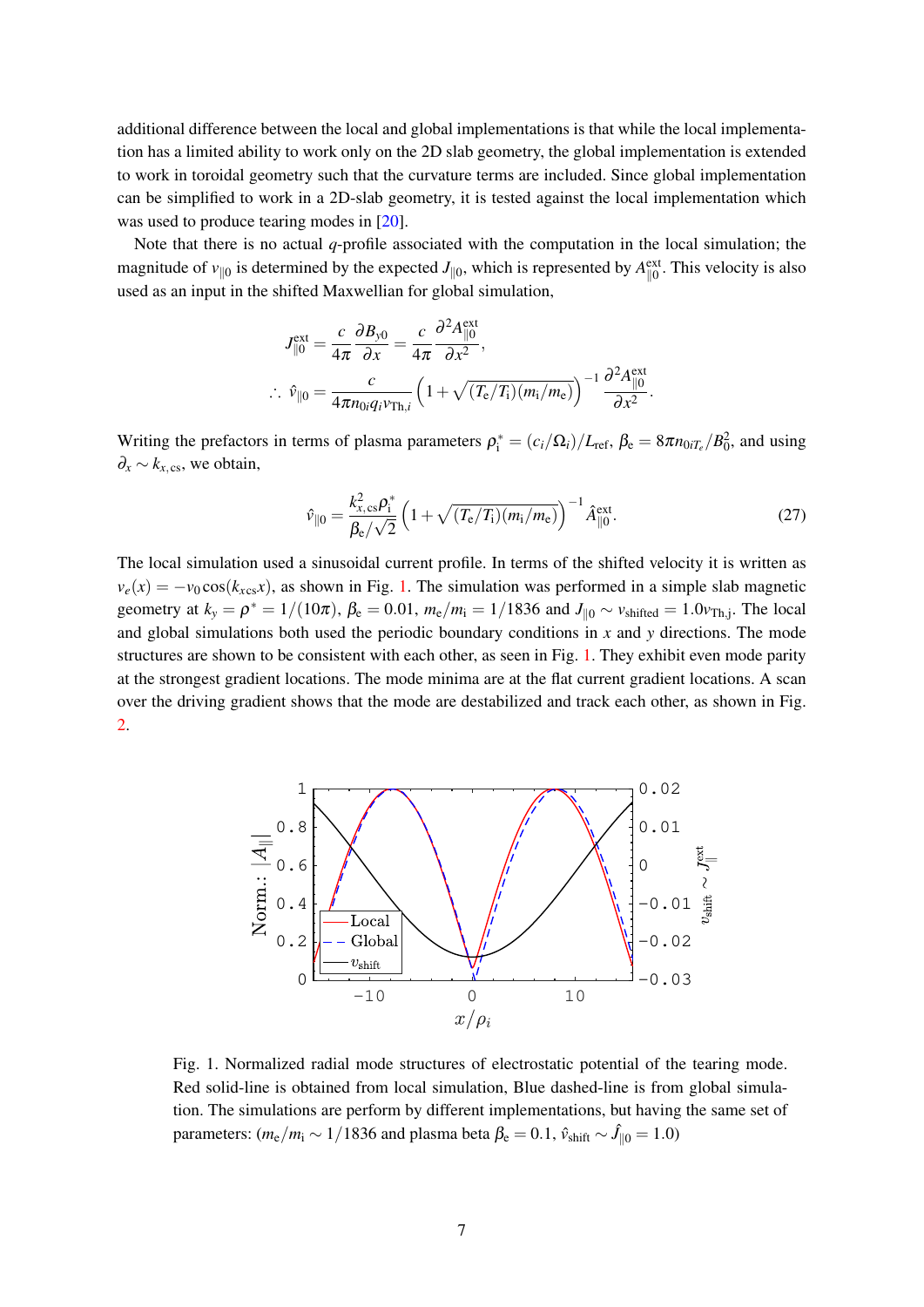

<span id="page-8-0"></span>Fig. 2. Scan over shifted velocity, as the proxy for driving mechanism. The local simulation is set via *J*<sub>ext</sub>, while the global simulation is sets with  $v_{\text{shift}}$ . ( $m_e/m_i \sim 1/1836$  and plasma beta  $\beta_e = 0.1$ )

The scans over mass and plasma beta are shown in Fig. [3,](#page-9-0) which shows that the two codes give consistent tearing mode growth rates. They track each other at low beta, i.e., the computations agree well in the electrostatic limit. When beta gets larger, the modes become more electromagnetic, and the results start to deviate from each other. It should be noted that the two simulations are not exactly the same implementation, as some differences can be found in the two approaches. The global simulation, however, is self-consistently calculated. When the growth rates are normalized by the Alfvén frequency,  $\gamma_A = k_{x,cs} \partial_x B_{y0}^{\text{max}}/$ √  $4\pi m_i n_{e0} = k_{xcs}^2 A_{\parallel 0}^{\text{ext}} \sqrt{2/\beta}$ , the scans show the beta scaling of  $\gamma/\gamma_{\text{A}} \sim 1/\sqrt{\beta_{\text{e}}}$  which are consistent with theory predictions [\[7\]](#page-16-12). From the plot in Fig. [3,](#page-9-0) the global simulations show better scaling than that of the local computation.

## *3.2. Comparison with Results of a Resistive MHD Model*

Local flux-tube simulations in slab geometry do not take the curvature drift into account, and they also cannot correctly model plasmas in a three-dimensional system. Moreover, according to [\[20\]](#page-16-11), the lab simulation produces intermediate scale modes intrinsic to the slab system. We need to test 3D simulations and study the ability to model tearing modes dynamics. To that end we here confirm the ability to capture the tearing mode in a toroidal system by reproducing the tearing mode structure and spectrum with safety factor and pressure profiles used in Ishizawa *et al.* (2009) [\[15\]](#page-16-13). These profiles have been shown to produce a prominent low-order tearing mode for studying thermal transport in the presence of magnetic fluctuations [\[15\]](#page-16-13), island formation, and rotation [\[14\]](#page-16-14), using reduced MHD calculation. In Ref.  $[15]$  the safety factor is expressed as

$$
q = q_0 \left\{ 1 + r_a^{2p} [(q_a/q_0)^p - 1] \right\}^{1/p},\tag{28}
$$

where the safety factor at the magnetic axis is  $q_0 = 1.7$ , and its value at the minor radius is  $q_a = 4.0$ . The exponent  $p$  is equal to 4.0. The profile is plotted in Fig.  $(4)$ , with the corresponding shifted velocity calculated using Eq. [\(26\)](#page-6-1). The *q*-profile has a tearing mode that is resonant at the  $q = 2$  surface at  $r/a = 0.65$ . The density and temperature profiles are given by

$$
n_{\text{eq}} = 0.8 + 0.2 \exp(-4r_a^2),\tag{29}
$$

$$
T_{\text{eq}} = 0.8 - 0.2 \tanh[(r_a - 0.7)/0.2]. \tag{30}
$$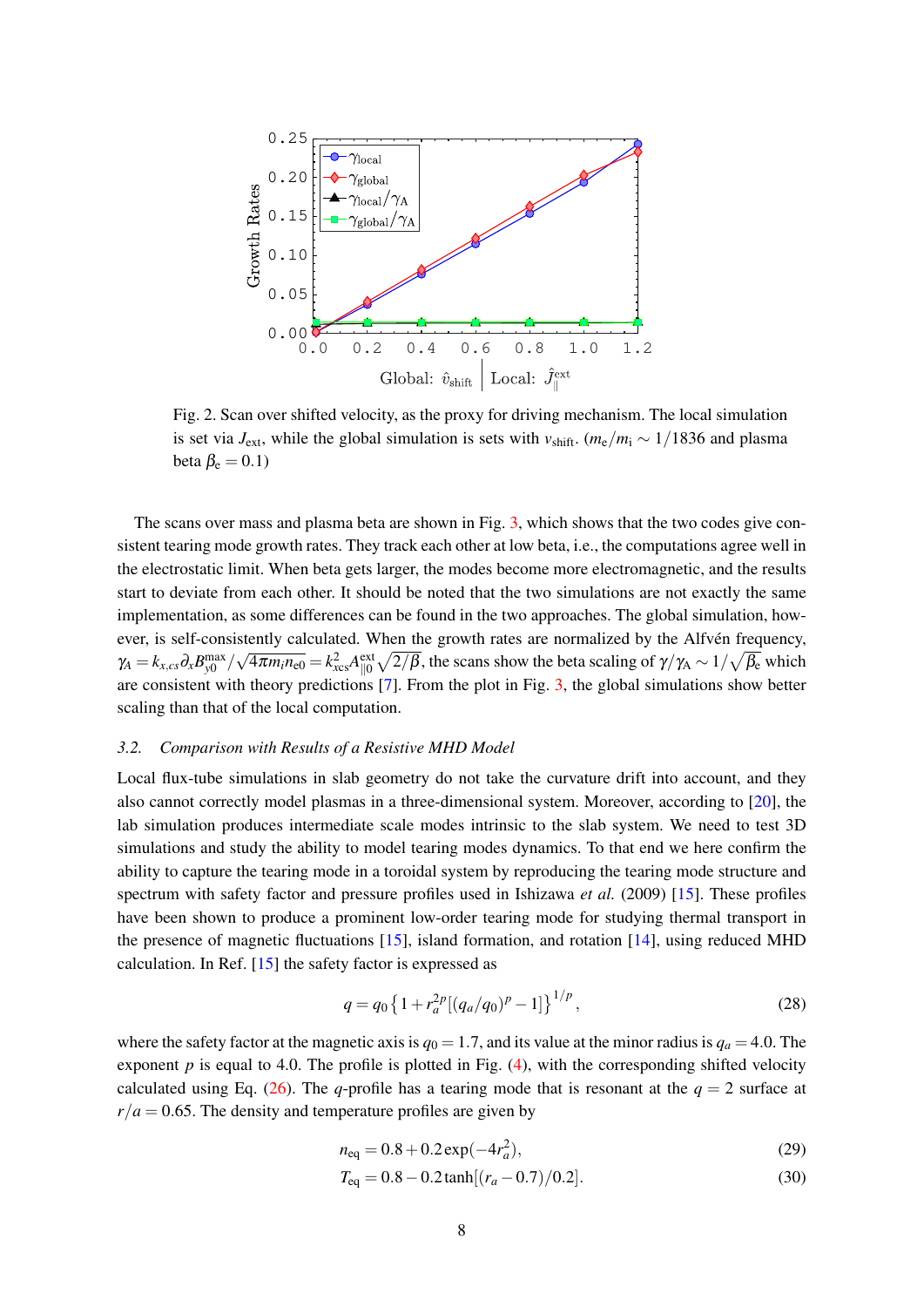

<span id="page-9-0"></span>Fig. 3. Electron plasma beta  $\beta_e$  scan at different mass ratios with  $v_{\text{shift}} = 1, k_{x,\text{cs}} = 0.2$ . The solid lines are obtained from local simulations whereas the dashed lines are from global simulations. The back dashed-dotted line in the bottom panel is showing  $\gamma/\gamma_A \sim 1/\sqrt{\beta_e}$ 



<span id="page-9-1"></span>Fig. 4. Safety factor profile and corresponding shifted velocity. The pressure profiles are also included.

Simulations are performed with an aspect ratio of  $R/a = 4$ , the plasma beta in this case is  $\beta_e = 0.01$ , and  $\rho^* = \rho_i/a = 1/80$ . With these profiles, we show the tearing mode structure in Fig. [\(5\)](#page-10-0), noting that it exhibits the characteristics of  $m/n = 2/1$  mode structure. The radial mode structures of both  $\phi$  and  $A_{\parallel}$ are also characteristic of the tearing mode. To ensure that the new implementation reproduces tearing mode scalings, we perform a collisional scan to see how the mode responds to the collision frequency, which relates to the resistivity. The collisionality scan is displayed in Fig. [6,](#page-10-1) showing scaling results for the  $n = 1$  tearing mode obtained from gyrokinetic simulation using Ishizawa's equilibrium profiles,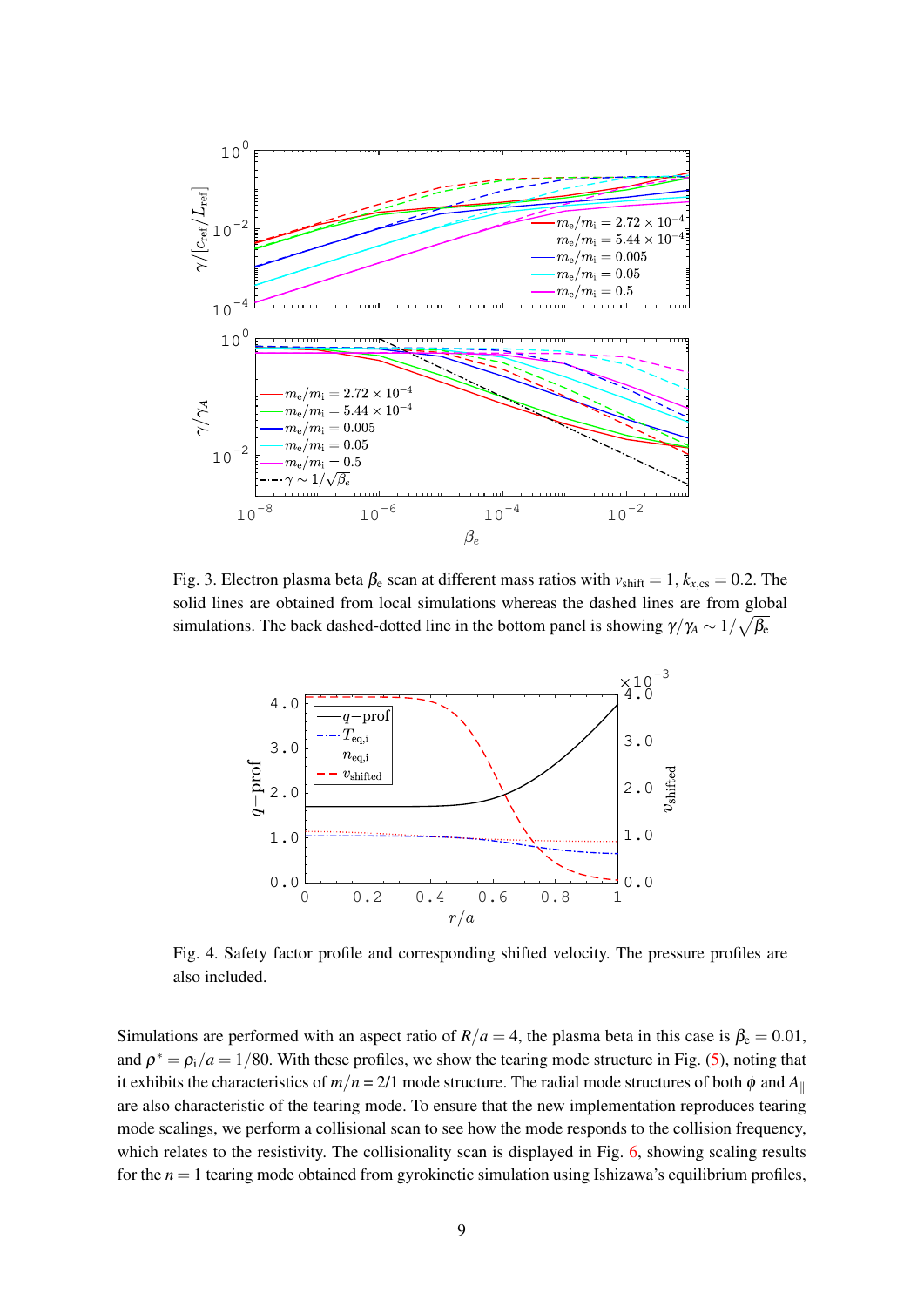

<span id="page-10-0"></span>Fig. 5. Left: Radial mode structure of the tearing mode with  $n = 1$  of Ishizawa's profile. The structure shows tearing mode charateristic of  $m = 1$  and  $m = 2$  at  $r \approx 0.65a$  and 0.89*a* respectively. Right: contour plot of electrostic potential of the same equilibrium profiles

along with the scaling predicted by Porcelli from analytic theory [\[18\]](#page-16-15). The growth rate spectrum also



<span id="page-10-1"></span>Fig. 6. Collisional Scan of  $n = 1$  tearing mode using Ishizawa's profiles. The collisional scaling at low  $v_{ei}$  (collisionless regime) is consistent with prediction by the theory by Porcelli *et al.* (1991). For the semi-collisional regime, the scaling is a bit deviated from the thoery.

shows consistent growth rates. Although the growth rates for each toroidal mode number *n*, or  $k<sub>y</sub>$ , are not exactly the same because they are performed using different approaches, the comparison shows that the growth rates are consistent and within the same order of magnitude. Note that at  $n = 1$ , the gyrokinetic simulation can result in a larger error when performing large-scale mode simulation. [\[3\]](#page-16-16).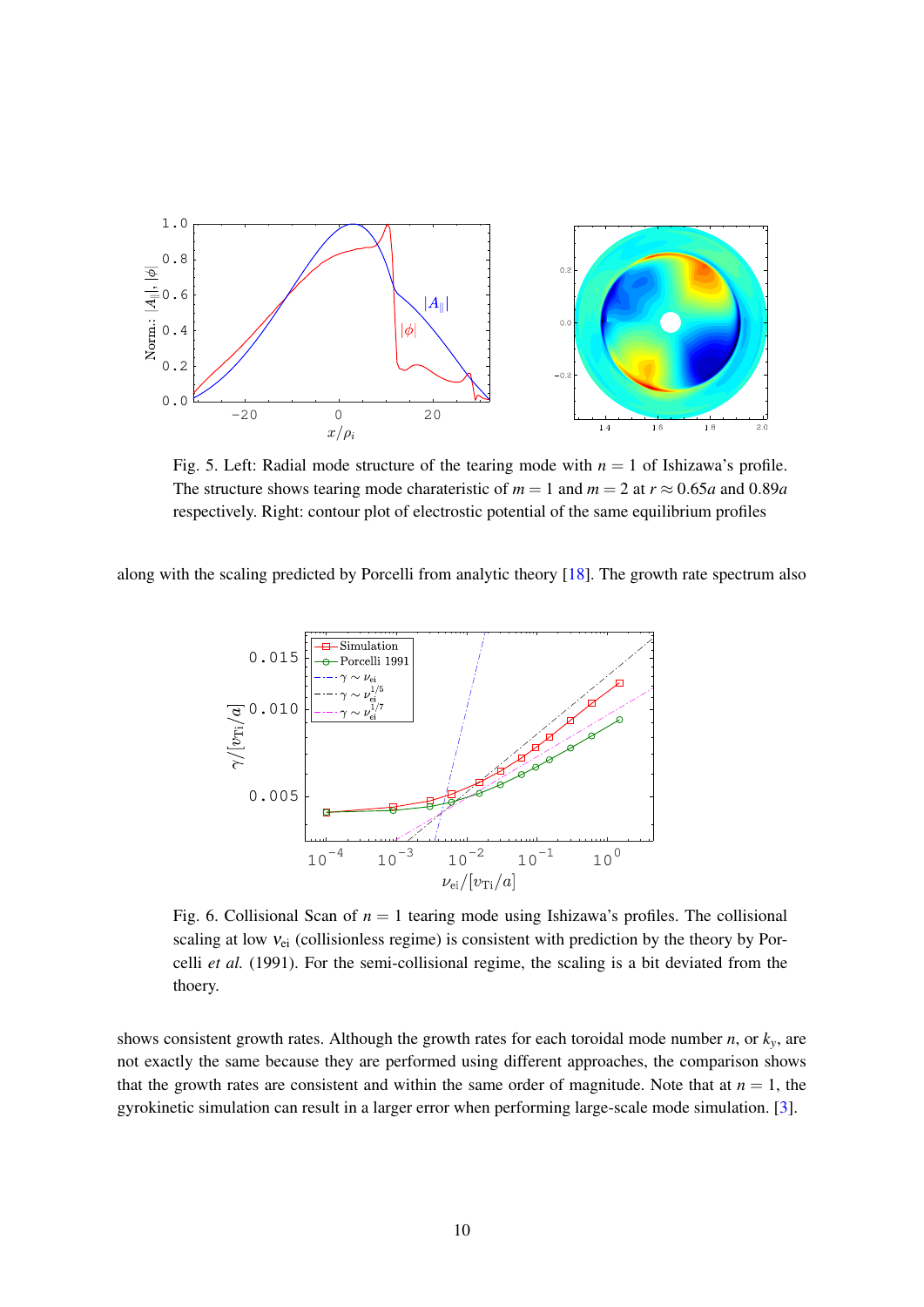

Fig. 7. Growth rate spectrum of  $n = 1$  tearing mode using Ishizawa's profiles. The spectrum obtained from GENE is different from the two-fluid computation.

## *3.3. Comparison with Results of the Gyrokinetic Code GTC*

Numerical growth rates of a gyrokinetic code and reduced-MHD code can be different due to differences in computational models. For example results from gyrokinetic simulation has an inconsistency due to a large-scale-mode *ordering issue* (see [\[3\]](#page-16-16)). Therefore a more specific comparison is performed with another gyrokinetic code. In this case GENE is compared with results from the gyrokinetic code GTC as reported in Liu *et al*. 2016 [\[16\]](#page-16-17). In this work, the gyrokinetic ions and finite-mass fluid electrons are used to compute standard and double tearing modes in a collisionless tokamak. For comparisons, we take the parameters and equilibrium for the case of the standard tearing mode only. The plasma parameters for the standard case are listed below.

| Simulation parameters                    |                       |
|------------------------------------------|-----------------------|
| Aspect ratio $(1/\varepsilon_a = R/a)$   | 10.0                  |
| Electron beta $(\beta_e)$                | $4.03 \times 10^{-3}$ |
| Mass ratio $(m_e/m_i)$                   | 1/1836                |
| Ion gyroradius ( $\rho_i^* = \rho_i/a$ ) | $6.10\times10^{-2}$   |
| Major radius [m]                         | 1.68                  |
| Electron skin depth $(\delta_e/R_0)$     | $3.20\times10^{-3}$   |
|                                          |                       |

The numerical *q* profile is  $q(r_a) = 1.8 + r_a^2$ , where  $r_a = r/a$ , as shown in Fig. [8.](#page-12-0) The shifted velocity calculated using a cylindrical approximation as described in the last section is also plotted. The simulations are performed with constant pressure profiles,  $T_i(r) = T_e(r) = 10 \text{ keV}$  and  $n(r) = 0.1 \times 10^{18}$ m<sup>-3</sup>; hence, there are no diamagnetic drift effects involved.

For the standard case with the plasma parameters listed in the table above, the numerical growth rate of the collisionless tearing mode that Liu *et al.* obtained is  $\gamma_{GTC} = 0.98 \times 10^{-4} \Omega_{CD}$ , where  $\Omega_{CD}$ is the proton cyclotron frequency. Their scan over electron skin-depth shows a growth-rate scaling that is consistent with the results derived by Drake and Lee (1977) [\[7\]](#page-16-12), especially at small values, which has the form  $\gamma_{\text{theory}} = \delta_e^2 |k_{\parallel}' v_{\text{te}}| \Delta_0' = 1.0 \times 10^{-4} \Omega_{\text{cp}}$ . A deviation is found at larger values of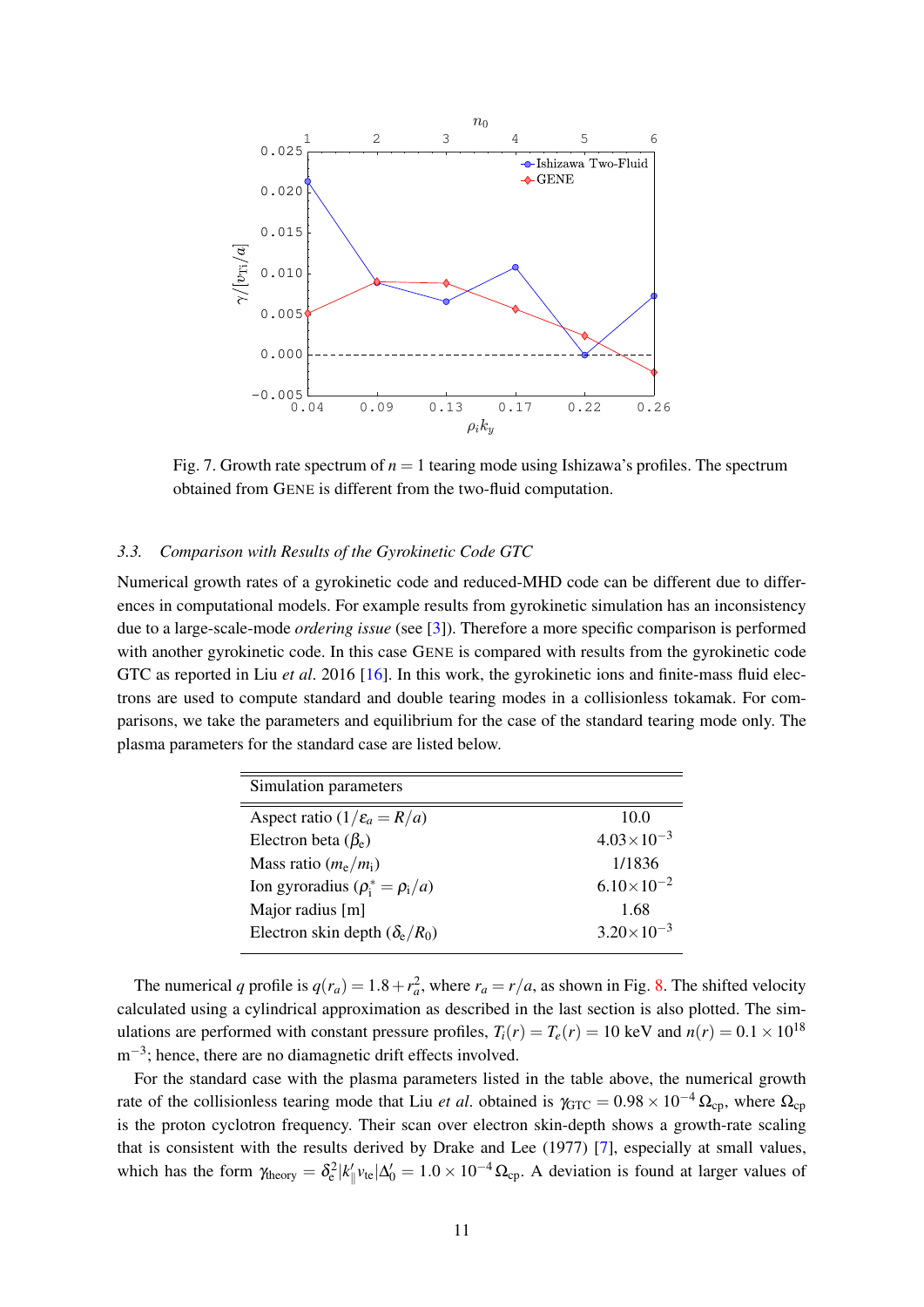

<span id="page-12-0"></span>Fig. 8. The safety factor profile and the corresponding shifted velocity profile reproduced from Liu et al. (2016) [\[16\]](#page-16-17)

 $\delta_e$ . Calculation by the modified GENE code with a shifted Maxwellian distribution function results in  $\gamma_{\text{GENE}} = 0.139 c_{\text{ref}}/L_{\text{ref}} = 0.85 \times 10^{-3} \Omega_{\text{cp}}$ . The result differs from that of Liu by a factor of the inverse aspect ratio. Simulation with GENE gives mode structure in the poloidal cross-section for  $\phi$  and  $A_{\parallel}$  that is almost identical to that of Liu. As done in Liu *et al.*, the dependence of growth rates on the electron



Fig. 9. [Left] Radial mode structure and [Right] the contour plot of the mode structure in poloidal-cut of the tearing mode from Liu *et al.*

skin depth is verified. In GENE, the electron skin-depth is calculated in terms of  $\beta_e$ ; hence, the scan of electron skin-depth is equivalent to the scan of  $\beta_e$ 

$$
\delta_{\rm e} = c/\omega_{\rm pe}, \text{ where } \omega_{\rm pe} = \sqrt{n_{\rm e0}e^2/\varepsilon_{\rm 0}m_{\rm e}},\tag{31}
$$

$$
\delta_{\rm e}/a = \rho_{\rm e}^* \sqrt{2/\beta_{\rm e}}.\tag{32}
$$

The growth rate scaling with the electron skin-depth is consistent with the theory proposed in the same paper, which in turn is consistent with results predicted by Drake and Lee. This is given by

$$
\gamma = \frac{k_y v_e \delta_a'}{2\sqrt{\pi} a l_s} \delta^2,\tag{33}
$$

and hence,  $\gamma \sim \delta_e^2 \sim 1/\beta_e$  as reproduced by GENE. We are investigating the source of the aspect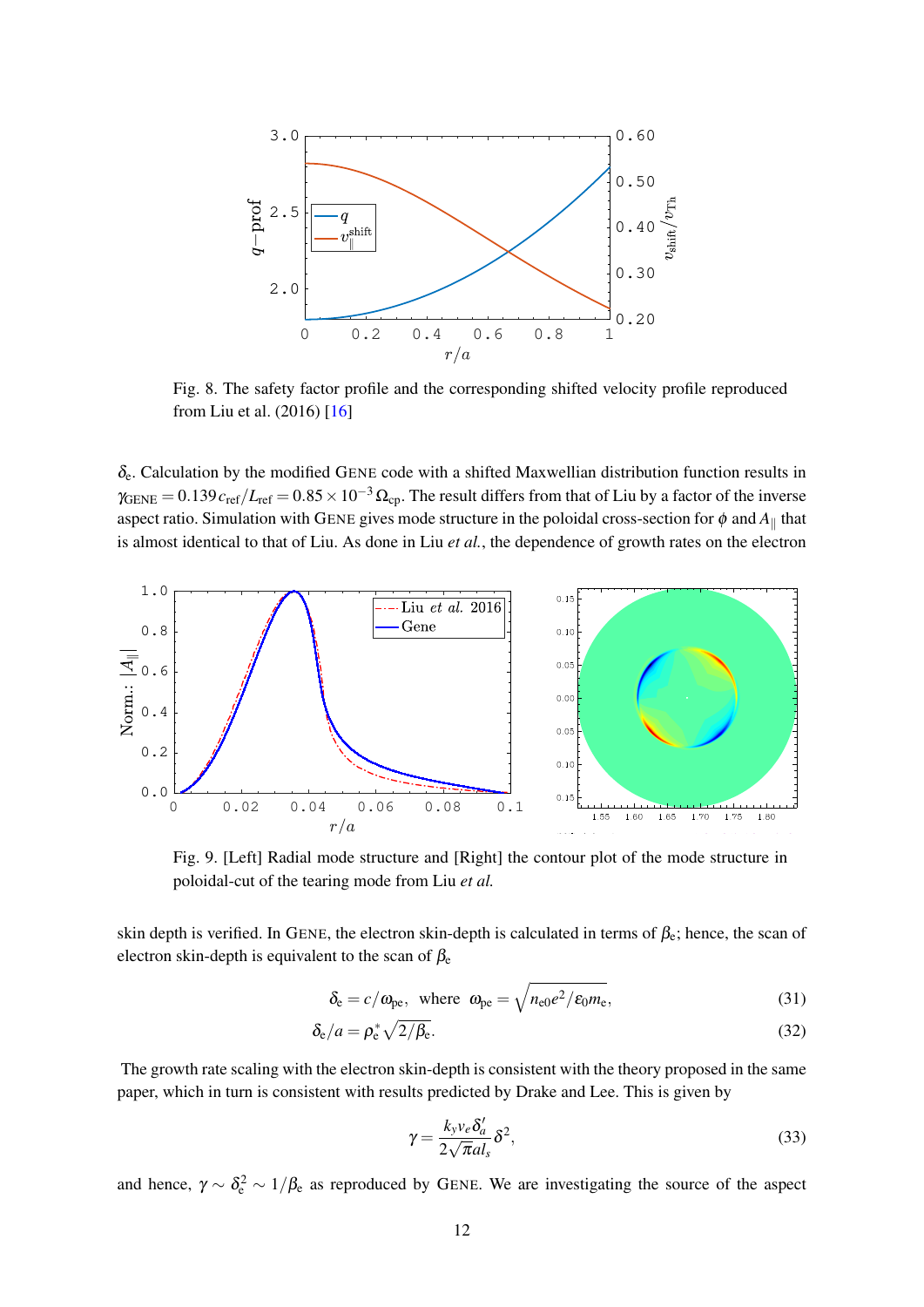

Fig. 10. Dependence of tearing mode growth rates on the electron skin-depth, or equivalently the inverted plasma beta. The growth rate scaling is as predicted by Drake&Lee (1977)

ratio factor between the growth rates calculated in the two codes. It is expected to arise from different normalizations.

## *3.4. Comparison with Results of the Gyrokinetic Code GKW*

To test the fidelity of the modified GENE code, we also have run a simulation for comparison with the published results of another gyrokinetic code, GKW. The GKW code is a δ *f* gyrokinetic code [\[17\]](#page-16-18) that is modified to have shifted Maxwellian distribution functions, such that it can be used to run currentgradient-driven instabilities [\[12\]](#page-16-19). This test employs the equilibrium and parameters listed in the paper by Horsby et al. (2015) [\[13\]](#page-16-20), specifically case 3 of Table 1. In this comparison temperature and density gradients are included in the simulations. The plasma beta is  $\beta_e = 0.01$ ,  $R/a = 3$ ,  $m_e/m_i = 1/1836$ ,  $\rho^* = \rho_i/a = \rho_{\text{Hornsby}}^*(R/a)/\sqrt{2}$ . The temperature and density profiles are as shown in Fig. [11.](#page-13-0) We



<span id="page-13-0"></span>Fig. 11. Equilibrium profiles from Hornsby *et al. 2015* [\[13\]](#page-16-20). For *n* = 1 tearing mode, the profile exists two rational surfaces, i.e.,  $m = 2$  and  $m = 3$ .

perform the simulation with the same resolutions as stated in the paper. The mode structures obtained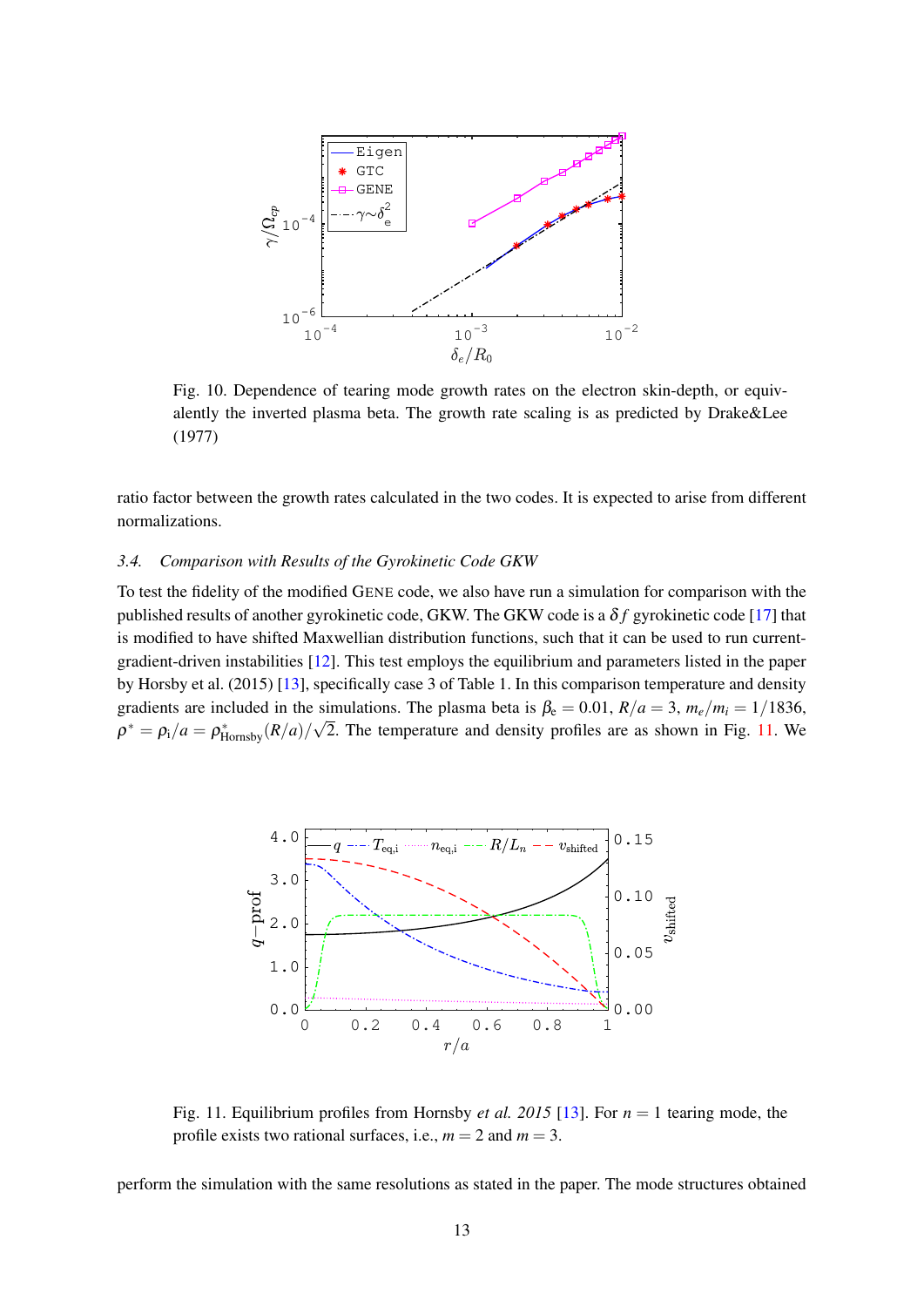from GENE are almost identical to those shown in the paper, as seen in Fig. [12.](#page-14-0) The growth rate obtained from GENE is, however, about three times larger than the published results. Here  $\gamma_{\text{Gene}} =$ 0.076 $v_{\text{Th,s}}/R_0$ . The discrepancy again appears to be a factor of the inverse aspect ratio ( $\varepsilon_a = a/R$ ), which is consistent with the discrepancy found in the former comparison with Liu *et al.* Again, we expect that this discrepancy arises from different normalizations, but this needs to be verified.



<span id="page-14-0"></span>Fig. 12. Normalized radial mode structures of  $A_{\parallel}$  and  $\phi$  of the tearing mode based on Hornsby *et al.* (2016b) equilibria. The right-hand side shows the poloidal mode structure (cut at a constant toroidal angle). The structures shown the  $m/n = 2/1$  mode where the first peak at  $x/\rho_{\text{ref}} = 0$  is corresponding to the  $m = 2$ , and the second peak is for  $m = 3$ . The  $m = 2$  peak dominates.

#### 4. Report Summary

Tearing-mode fluctuations are significant players in the dynamics of RFP plasmas. It has been established from simulations of nonlinear ∇*n*-trapped electron mode turbulence with the inclusion of an external magnetic field to model tearing modes, that tearing modes suppress the zonal flow and enhance the nonlinear electrostatic flux. Further studies of the interaction of slab ITG instability with a local code utilizing a shifted Maxwellian incorporated into the perturbed distribution also indicated an effect of the tearing modes on the ITG turbulence level. However these studies did not realistically model self-consistent global tearing modes. They lacked curvature effects and terms that are important in three-dimensional geometries. The slab study also exhibited an intermediate-scale instability of unknown identity that interfered with analysis of the multiscale interaction between the tearing and ITG modes. Consequently, work described in this report was undertaken to modify the gyrokinetic code GENE to include current-gradient-drive terms arising from a shifted Maxwellian in the equilibrium distribution function. Implementation of the shifted Maxwellian distribution in the governing gyrokinetic equations of GENE enables realistic calculations of toroidal tearing mode instability and its nonlinear evolution self-consistently. The implementation includes modifying higher velocity moments to obtain physical observables under the shifted Maxwellian.

We tested the modified code and corresponding computational routines against other computational tools in different regimes. A comparison first was performed against a local flux-tube simulation, which is well-established in the study of microtearing physics. The simulation results from the two codes show consistent growth rates at low plasma beta  $(\beta_e)$ . At higher beta, the codes reveal deviations,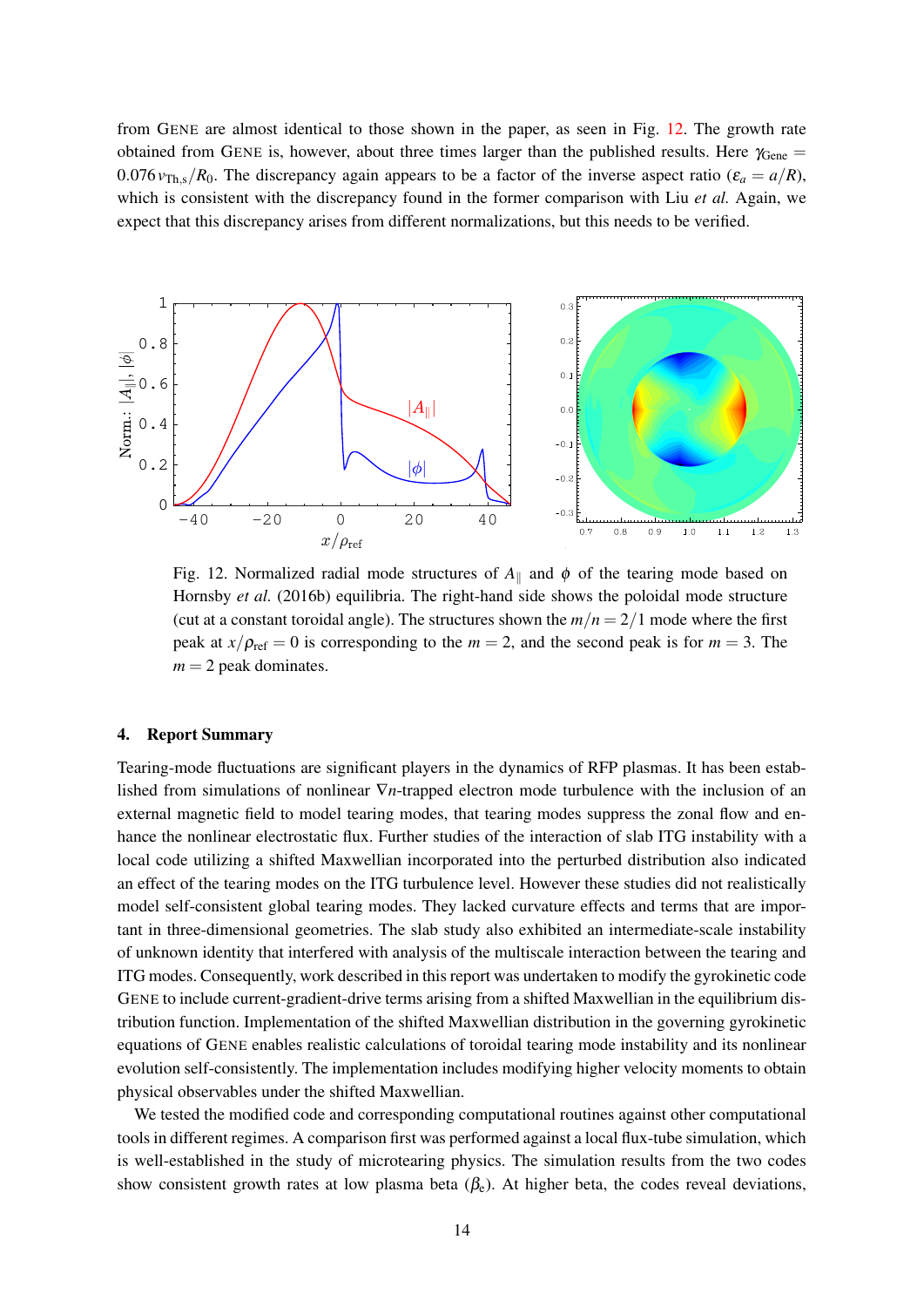especially at lower mass ratios. The global simulations, however, show the scaling of  $1/\sqrt{\beta}$  in the growth rates, consistent with theoretical predictions. When the equilibria from the fluid simulation of Ishizawa *et al.* were introduced for further testing, the modified GENE code produced mode structures that are nearly identical with the mode structures of the fluid calculation. The collisional scan and growth rate spectrum display characteristic behavior of global tearing modes. This establishes that the modified GENE code captures global tearing-mode dynamical behavior. The code was also tested against the discrete gyrokinetic PIC code GTC. The original work performed by Liu *et al.* utilized gyrokinetic ions and fluid electrons for simplicity. The mode structures obtained from these different codes are almost identical. The scan over electron skin-depth shows consistent results, especially in terms of the scaling known from theory. However, the growth rates are different by a factor of the aspect ratio. The same discrepancy is observed in the simulation using the equilibrium from Hornsby *et al.*, which performs the linear tearing mode calculation using a continuous gyrokinetic code, GKW. The growth rate obtained from GENE differs from the GKW code by a factor of the aspect ratio. However, the two codes have the same mode structures.

It has thus been shown that the modified Gene code allows us to reproduce linear global tearing modes under different plasma equilibria. It is shown that the code yields radial and toroidal mode structures, as well as the correct scalings under scans over plasma parameters. The signatures of the tearing modes as predicted by established theories are also recovered. The discrepancy believed to arise from an aspect-ratio factor in normalizations remains to be fully resolved.